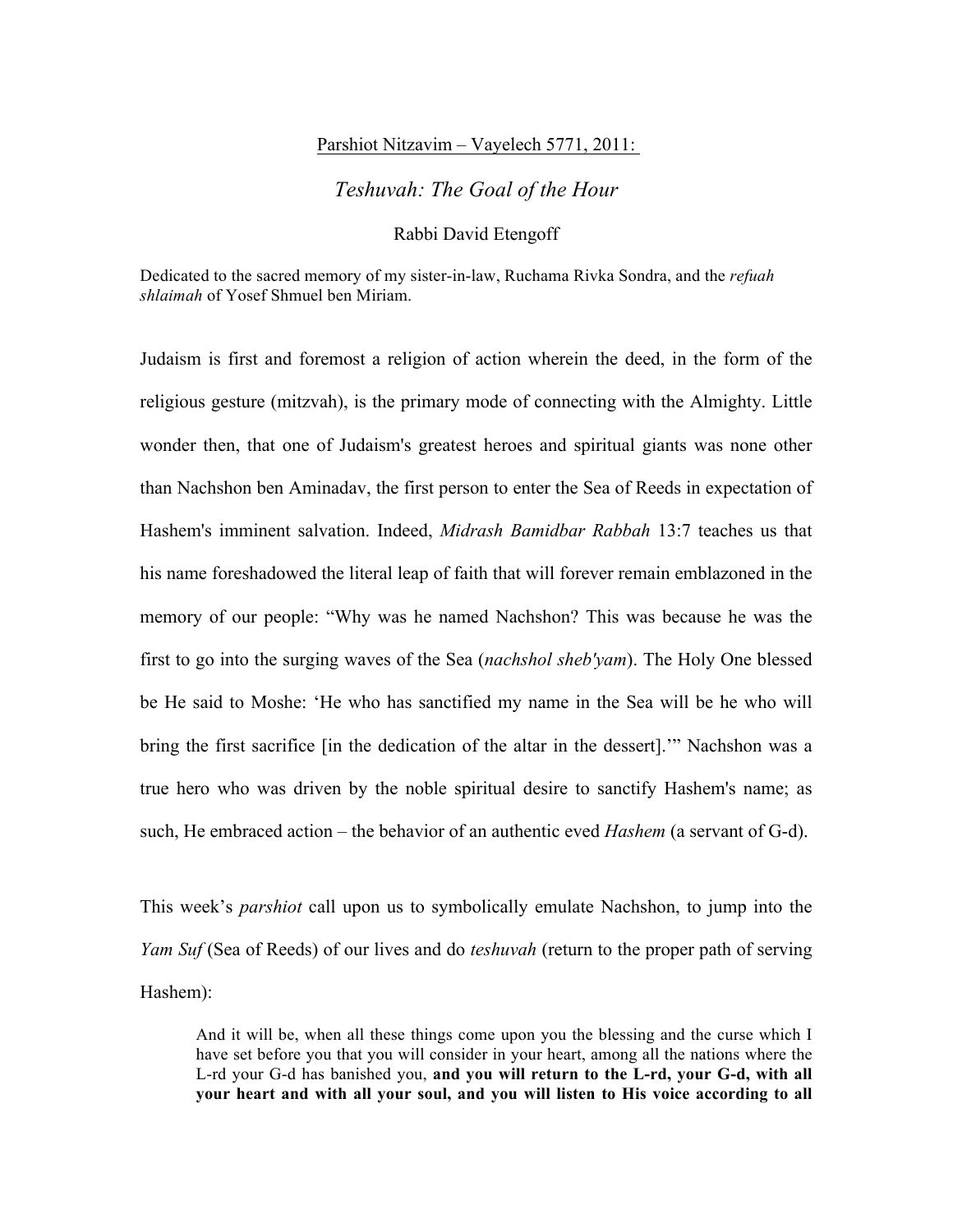**that I am commanding you this day you and your children,** then, the L-rd, your G-d, will bring back your exiles, and He will have mercy upon you. (*Sefer Devarim* 30:1-3, translation, *Judaica Press Complete Tanach*, emphasis my own)

" ... and you will return to the L-rd, your G-d" is the mitzvah of *teshuvah*. As is found in the famous first paragraph of the *Shema*, genuine return to Hashem must be performed "with all your heart and all your soul." Insincere *teshuvah* is a duplicitous act devoid of utility and meaning.

In order to do heartfelt and meaningful *teshuvah,* however, we need to know what its constitutive elements are, and what they mean. Maimonides (1135-1204) devoted an entire section of his halachic *magnum opus*, *Mishneh Torah* to this topic. Thus, in *Sefer Madda*, *Hilchot Teshuvah* (2:2), he asks, "What is *teshuvah*?" His answer forms the conceptual basis of this mitzvah until our own historical moment:

What exactly is *teshuvah*? It is the act that demands] the sinner to reject his sin, remove it from his thoughts, and determine in his mind that he will never do it again...So, too, he must feel badly for what he has done in the past...and he must bear testimony to He who knows all secret matters that he will never repeat this sin again...In addition, he must verbally confess [his sin] and speak aloud of those things he has determined in his mind. (Translation my own)

Let us summarize the *teshuvah* process as delineated by Maimonides:

- 1. Rejection of the sin: takes place in the present (*azivat hacheit*)
- 2. Feel badly about what has been done: refers to past actions (*charata al ha'avar*)
- 3. Resolve to change: refers to the future (*kabbalah al he'atid*)
- 4. Declare and confess (verbally) to Hashem to never be involved in this sin again (*vidui devarim*)

As we can readily see, true *teshuvah* is an all-encompassing process. It incorporates a radical shift in the mind of the former sinner so that he will be able to return to the proper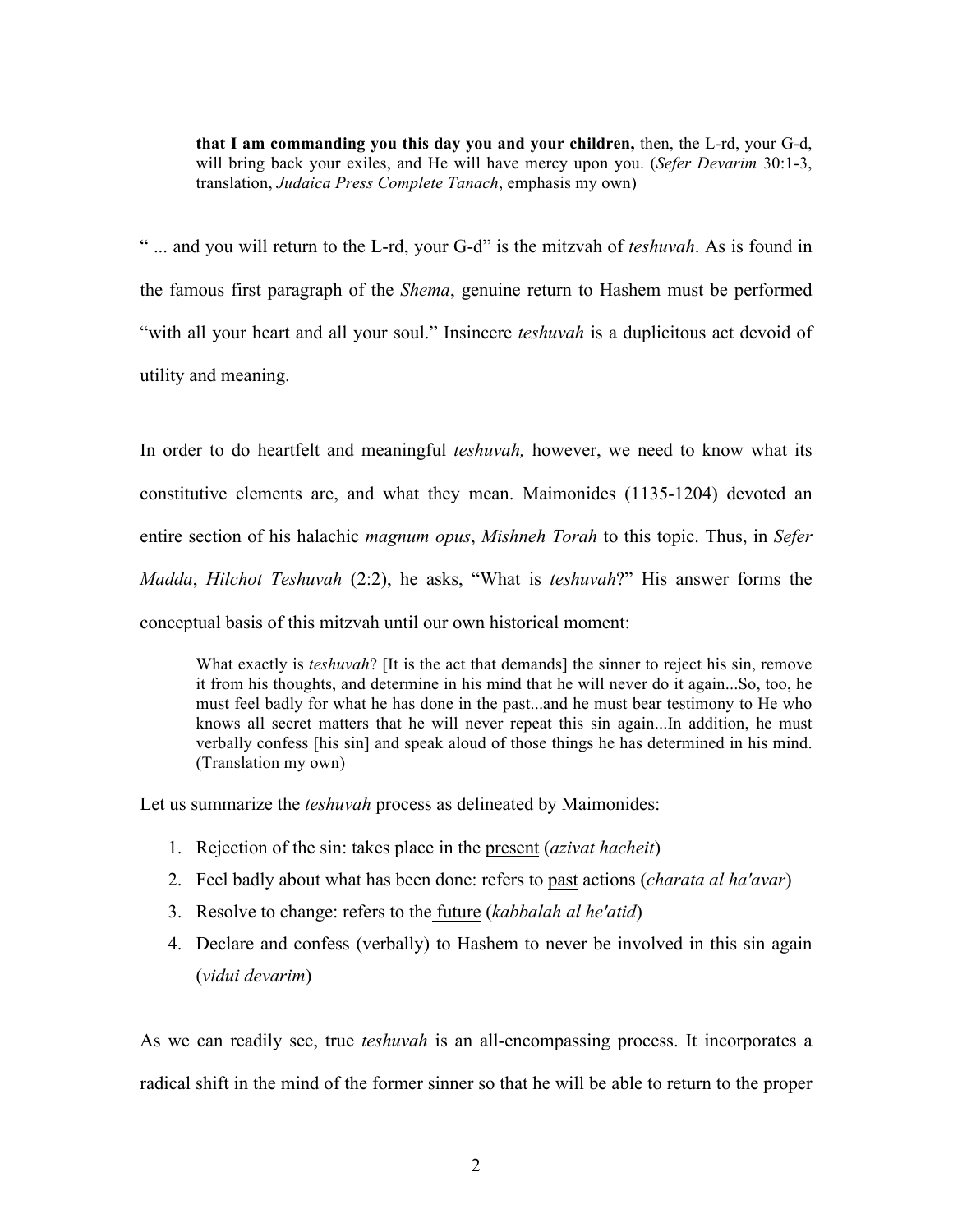path of serving Hashem. It requires unflinching honesty and the strength to conquer the natural tendency to rationalize one's actions and behaviors. The *baal teshuvah* (master of teshuvah) needs to feel badly about what he has done, reject his heinous behavior, and resolve never to repeat this action in the future. Moreover, an earnest oral confession before Hashem of what he has done, and a crystal clear statement that he will never repeat this action again, must be part and parcel of this process. This, then, is the essence of *teshuvah*.

Perhaps the single greatest barrier to genuine *teshuvah* is arrogance (*gaavah*). It blinds us to the ramifications of our behavior and makes us feel as if we are living on a higher plane of existence than the rest of mankind. Therefore, Nachmanides (1194-1270), in his famous *Igeret Haramban* (*Letter of Nachmanides)*, warns us against this dangerous *middah* (character trait):

And now, my son, understand and observe that whoever feels that he is greater than others is rebelling against the Kingship of Hashem, because he is adorning himself with His garments, as it is written (*Sefer* Tehillim 93:1), "Hashem reigns, He wears clothes of pride." Why should one feel proud? Is it because of wealth? Hashem makes one poor or rich (*Sefer Shmuel* I: 2:7). Is it because of honor? It belongs to Hashem, as we read (*Sefer Divrei Hayamim* I: 29:12), "Wealth and honor come from You." So how could one adorn himself with Hashem's honor? And one who is proud of his wisdom surely knows that Hashem "takes away the speech of assured men and reasoning from the sages" (*Sefer Iyov* 12:20)!? So we see that everyone is the same before Hashem, since with His anger He lowers the proud and when He wishes He raises the low. So lower yourself and Hashem will lift you up!

(Translation, http://www.pirchei.co.il/specials/ramban/ramban.htm)

Herein Nachmanides is teaching us that G-d, and G-d alone, has the right to act with greatness. The wealth, honor, and wisdom that He bestows are but a passing shadow. Arrogance drives a wedge between G-d and man, and prevents us from apprehending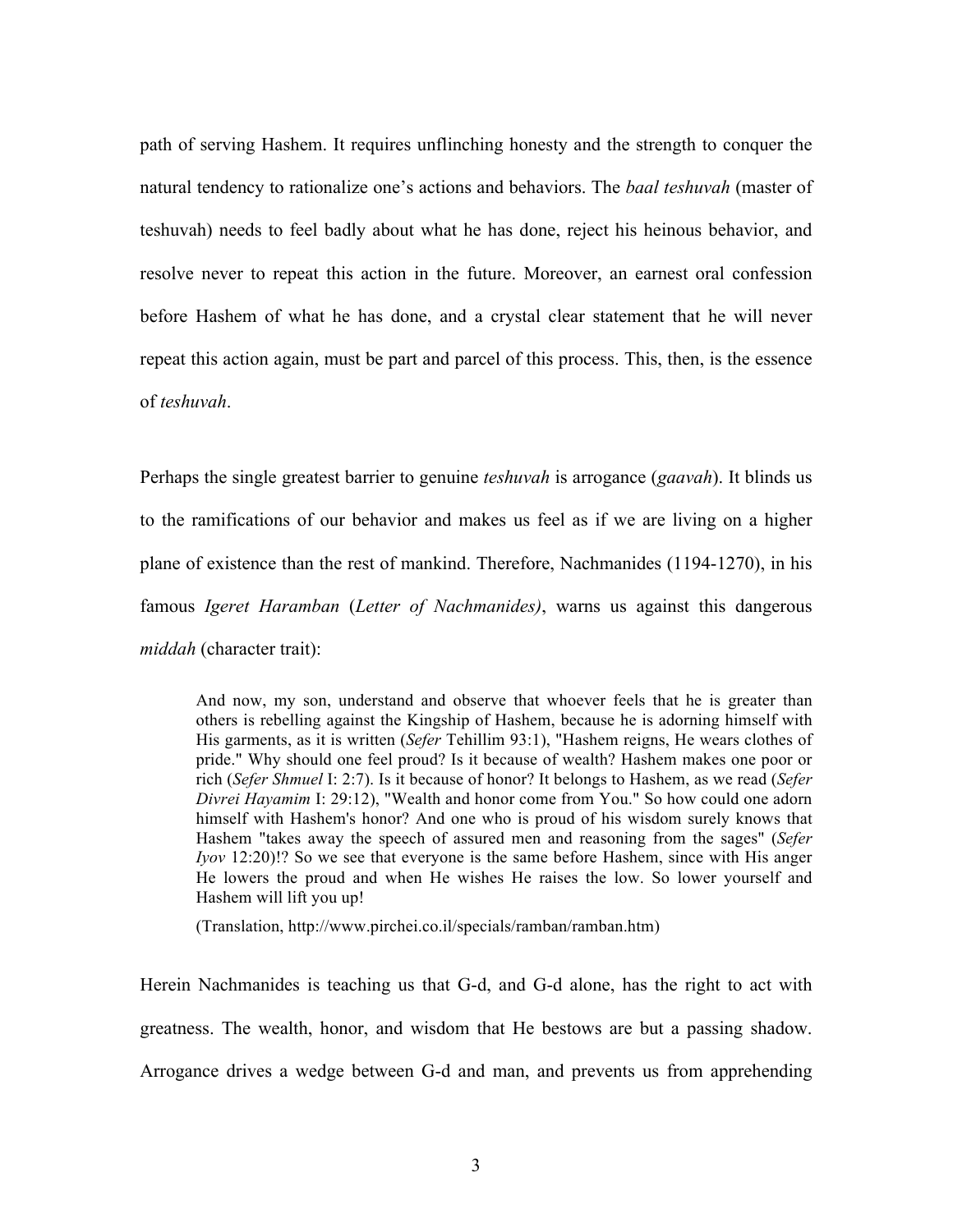authentic Torah values. Moreover, it blinds man to reality and thereby prevents him from returning to his Creator.

How, then, can we avoid the pitfalls of *gaavah*, so that we can prepare ourselves to engage in the *teshuvah* process? Here, too, we turn to Nachmanides:

In all your actions, words and thoughts, always regard yourself as standing before Hashem, with His Schechinah [Divine presence] above you, for His glory fills the whole world. Speak with fear and awe, as a slave standing before his master. Act with restraint in front of everyone. When someone calls you, don't answer loudly, but gently and softly, as one who stands before his master. (Ibid.)

When we truly feel ourselves to be in G-d's presence, we will naturally act with humility before Him and with restraint and dignity toward others.

Rosh Hashanah is fast approaching, and the last days and hours of the year are upon us. It is the time to do *teshuvah.* With G-d's help, may we have the wisdom and discernment to reject *gaavah* and embrace *anavah* (humility). May we ever be ready to be spiritual Nachshons, to jump fearlessly into the whirlwind of confusion that is our lives and actively change them for the better. With G-d's help, may we be *zocheh* (merit) to do *teshuvah* from our hearts and souls, so that we will have long and healthy lives filled with Torah and mitzvot, as servants of the Master of us all. *V'chane yihi ratzon*.

# Shabbat Shalom

## *Kativah v'chatimah tovah* and *tizku l'shanim rabot*

Past drashot may be found at my website:

http://reparashathashavuah.weebly.com/

The email list, *b'chasdei Hashem*, has expanded to hundreds of people. I am always